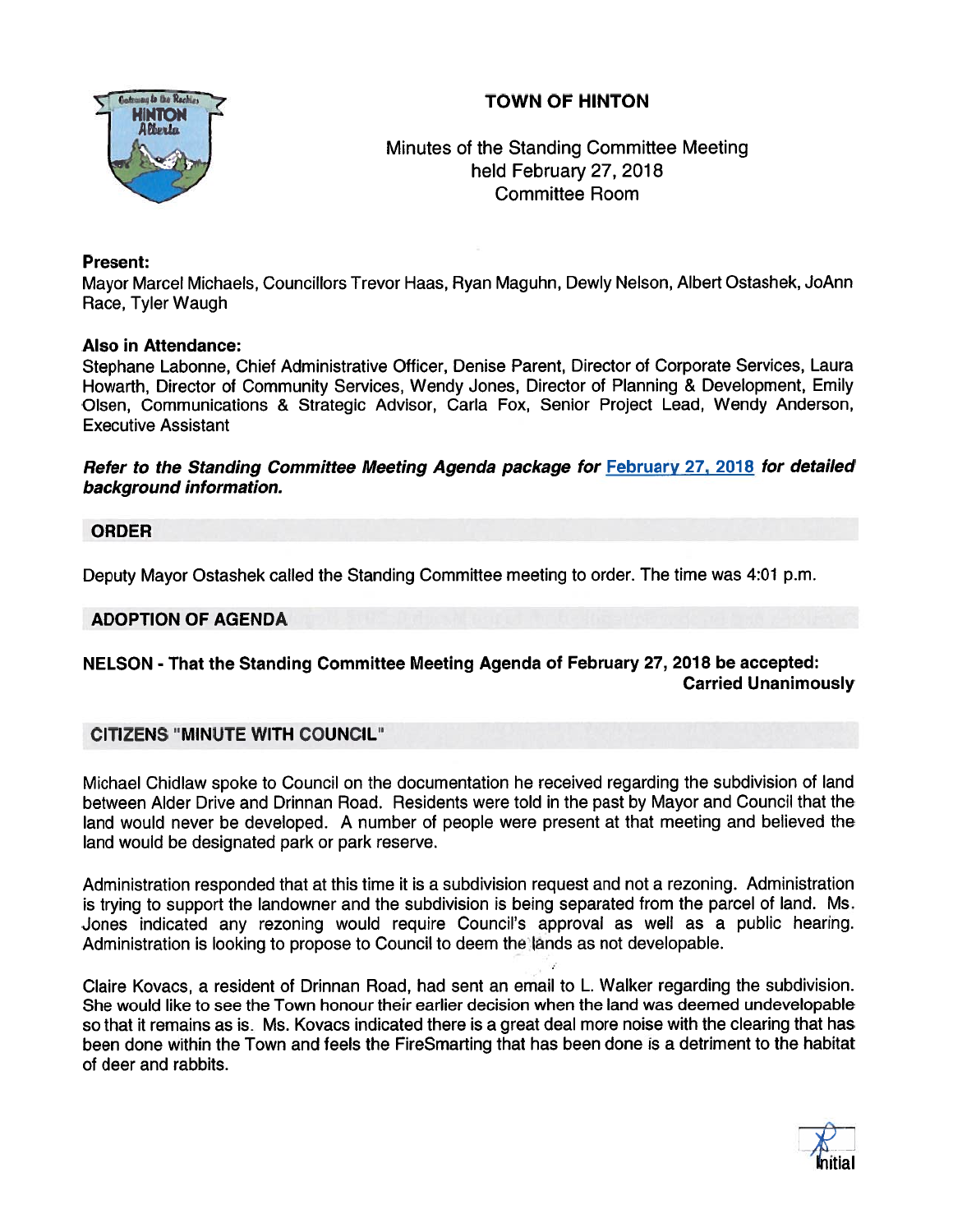Town of Hinton Standing Committee Meeting Minutes— February 27, 2018 Page 12

> Dino Brown, <sup>a</sup> resident of Drinnan Road, informed Council that he was deemed <sup>a</sup> steward of the land when Hazel Hart left Hinton. His concern is with the slope from Drinnan Road to Alder Drive which is approximately <sup>a</sup> 600-foot drop from his home. If this land is developed, infrastructure would be required for Drinnan Road.

## DELEGATIONS AND PRESENTATIONS

#### Nature Based Recreation Tourism Committee

Jan Vasbottn spoke to Council about forming <sup>a</sup> committee for Hinton's Nature Based Recreation Tourism. He envisions <sup>a</sup> combined committee made up of people from the various groups in the area. Mr. Vasbottn provided Council with information on some of the committees he is/has been involved in and spoke to how these groups can work together for tourism opportunities for visitors which would move towards making Hinton <sup>a</sup> destination and not <sup>a</sup> pass-through.

Mr. Vasbottn is requesting help from Council to form this committee and provide administrative support.

### ACTION AND DISCUSSION ITEMS

### 1. <sup>2078</sup> Budget Debrief and <sup>2079</sup> Annual Report & Budget Schedule

# MAGUHN - That Council direct Administration to bring forward the 2079 Annual Reporting and Budget Schedule draft to the March 6, <sup>2078</sup> Regular Council.

## Consensus Achieved 7-0

#### 2. Hinton Recreation Centre

Deputy Mayor Ostashek called <sup>a</sup> break at 6:25 p.m. The Standing Committee meeting resumed at 6:39 p.m.

## NELSON - That Council accep<sup>t</sup> the Recreation Centre Feasibility Study as information.

Consensus Not Achieved 2-5 For: Nelson, Waugh Against: Haas, Maguhn, Ostashek, Michaels, Race

MAGUHN -That Council direct Administration to develop <sup>a</sup> detailed project work implementation <sup>p</sup>lan and budget to be brought forward to the April 70, <sup>2078</sup> Standing Committee meeting.

Consensus Achieved 6-7 For: Haas, Maguhn, Ostashek, Michaels, Waugh, Race Against: Nelson

MICHAELS — that the meeting be extended beyond four hours.

Carried Unanimously

MICHAELS - That Council direct Administration to arrange <sup>a</sup> special Recreation Centre meeting prior to April 10, <sup>2018</sup> for the purposes of procedure, next steps, scope of vision.